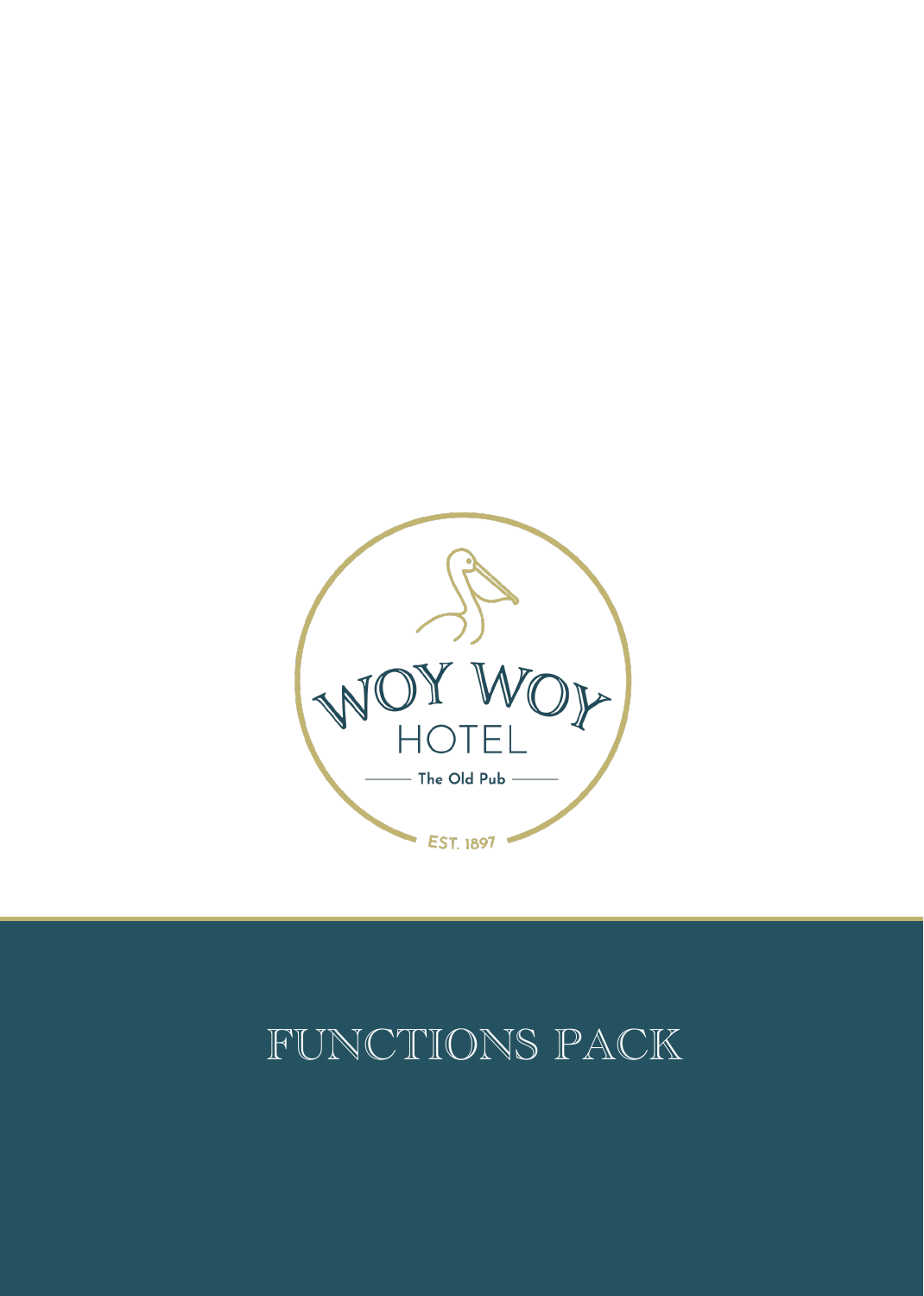![](_page_1_Picture_0.jpeg)

The Woy Woy Hotel provides versatile spaces, dining and food options, and exceptional service that all make it the perfect location for your next function. We can adapt our offerings to accommodate a range of events of all shapes and sizes. Whether it be a birthday party, work function, special occasion or a family-friendly celebration, our team will work with you to ensure that everything runs smoothly and that you have a great time!

# FUNCTIONS PACK THE WOY WOY HOTEL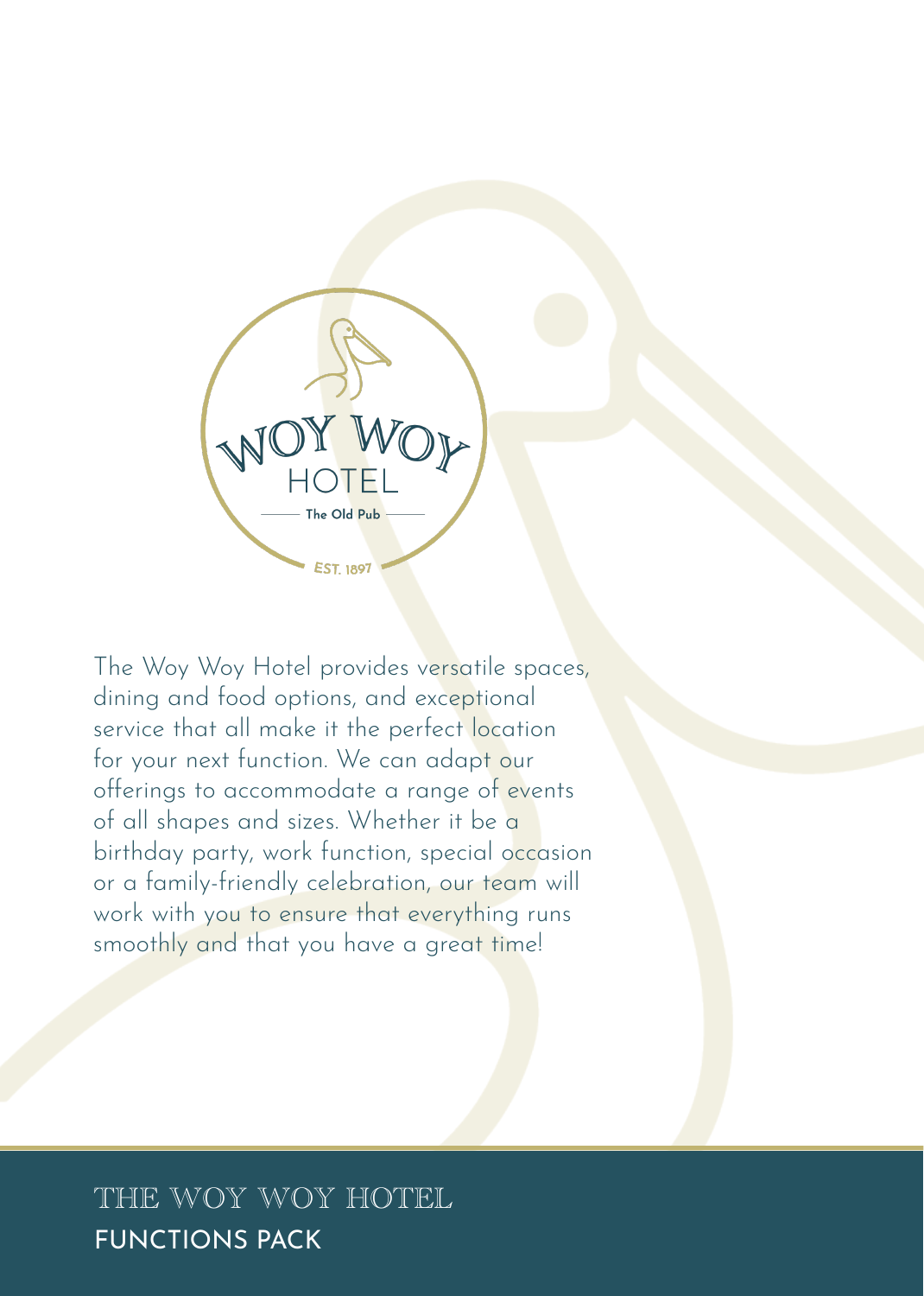### BASIC PACKAGE (5 Items \$15 pp)

Sausage Rolls Party Pies Spring Rolls & Dim Sims (V) Zucchini Fritters (V, GF) Honey Soy Skewers (GF) Potato Wedges

### Additional serves charged at \$2.50 pp

### PREMIUM PACKAGE (5 Items \$20 pp)

Meatballs Prawn Skewers Chicken Strips (GF on request) Salt & Pepper Squid (GF on request) Arancini Balls (V) Beef Sliders Salmon Crostini Mini Tomato Bruschetta (V) Roast Capsicum and Pesto Crostini Caprese Bites (V, GF)

#### Additional serves charged at \$3 pp

#### SOMETHING SWEET (1 Item \$3 pp)

Selection of petit four, available on request

#### PLATTERS

\$65 per platter (feeds approx. 20) Gourmet Sandwiches

Traditional fillings available. Please consult with our function manager

Final orders must be received two weeks prior to your function. A \$250 deposit is required which will be deducted from the total spend. Minimum of 30 guests.

# FUNCTIONS PACK THE WOY WOY HOTEL